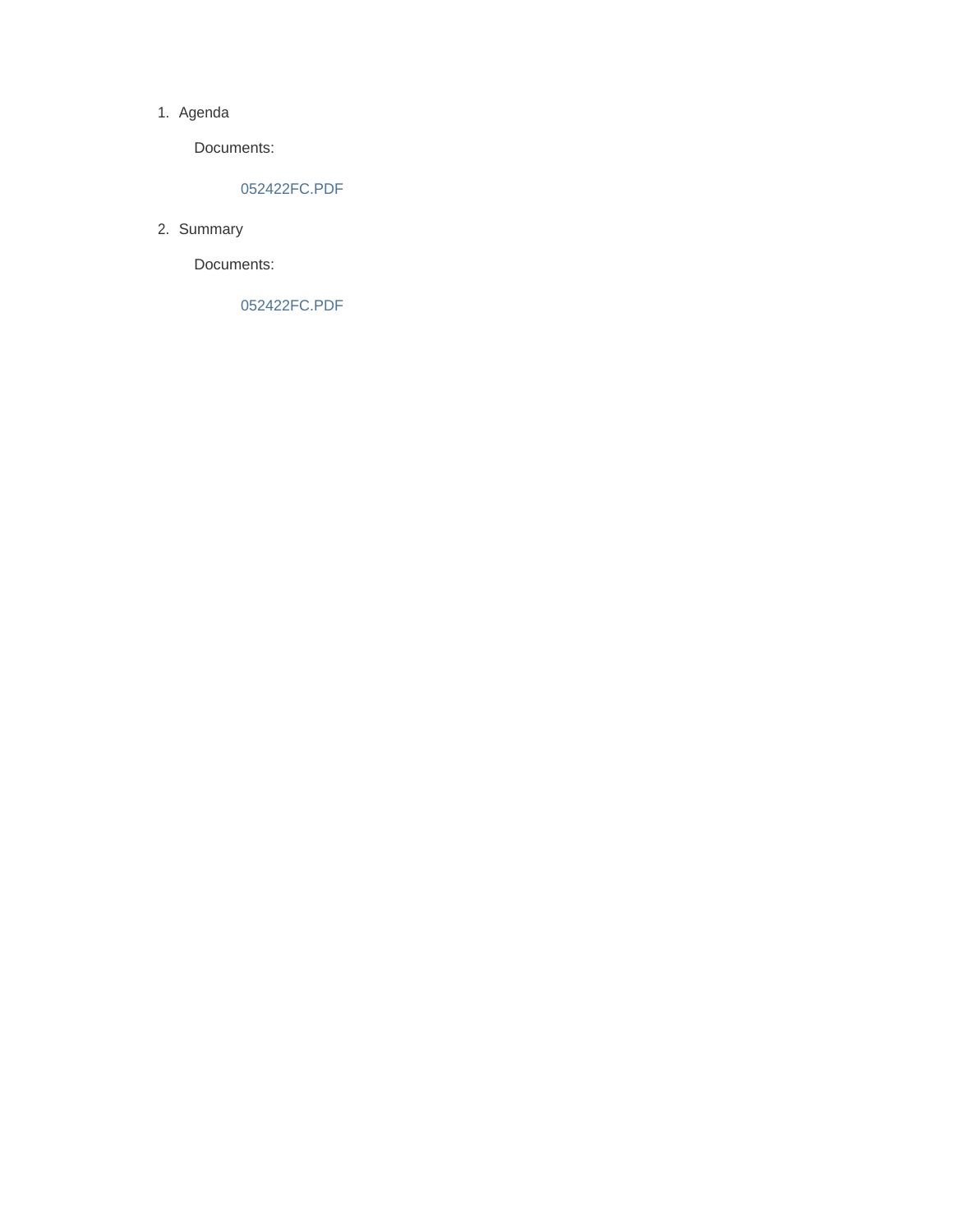

## **City of Marietta**

# **Meeting Agenda**

### **FINANCE/INVESTMENTS COMMITTEE**

| Joseph R. Goldstein, Chairman<br>M. Carlyle Kent, Vice Chair<br><b>Cheryl Richardson</b> |                                                                                                                                                                                                                                                                                                                                                                           |                        |  |
|------------------------------------------------------------------------------------------|---------------------------------------------------------------------------------------------------------------------------------------------------------------------------------------------------------------------------------------------------------------------------------------------------------------------------------------------------------------------------|------------------------|--|
| <b>Tuesday, May 24, 2022</b>                                                             | 5:15 PM                                                                                                                                                                                                                                                                                                                                                                   | <b>Council Chamber</b> |  |
| <b>CALL TO ORDER:</b>                                                                    |                                                                                                                                                                                                                                                                                                                                                                           |                        |  |
| <b>MINUTES:</b>                                                                          |                                                                                                                                                                                                                                                                                                                                                                           |                        |  |
| 20220454                                                                                 | <b>Regular Meeting - April 26, 2022</b>                                                                                                                                                                                                                                                                                                                                   |                        |  |
|                                                                                          | Review and approval of the April 26, 2022 meeting minutes.                                                                                                                                                                                                                                                                                                                |                        |  |
| 20220528                                                                                 | <b>Special Called Meeting - May 18, 2022</b>                                                                                                                                                                                                                                                                                                                              |                        |  |
|                                                                                          | Review and approval of the May 18, 2022 Special Called meeting minutes.                                                                                                                                                                                                                                                                                                   |                        |  |
| <b>BUSINESS:</b>                                                                         |                                                                                                                                                                                                                                                                                                                                                                           |                        |  |
| 20220472                                                                                 | <b>Hotel Motel Tax</b>                                                                                                                                                                                                                                                                                                                                                    |                        |  |
|                                                                                          | Hotel Motel monthly financial report for April 2022.                                                                                                                                                                                                                                                                                                                      |                        |  |
| 20220473                                                                                 | <b>Auto Rental Tax</b>                                                                                                                                                                                                                                                                                                                                                    |                        |  |
|                                                                                          | 3% Auto Rental Tax monthly financial report for April 2022.                                                                                                                                                                                                                                                                                                               |                        |  |
| 20220474                                                                                 | <b>Finance Update</b>                                                                                                                                                                                                                                                                                                                                                     |                        |  |
| 20220503                                                                                 | <b>Adoption of Recommended Budget for FY2023</b>                                                                                                                                                                                                                                                                                                                          |                        |  |
|                                                                                          | Approval of an Ordinance adopting an Annual Budget for the fiscal year beginning July 1,<br>2022 and ending June 30, 2023, for the various funds of the City of Marietta and enacting<br>the tentative Ad Valorem tax levies for said fiscal year for support of the City of Marietta<br>governmental operations and other public purposes, and debt service obligations. |                        |  |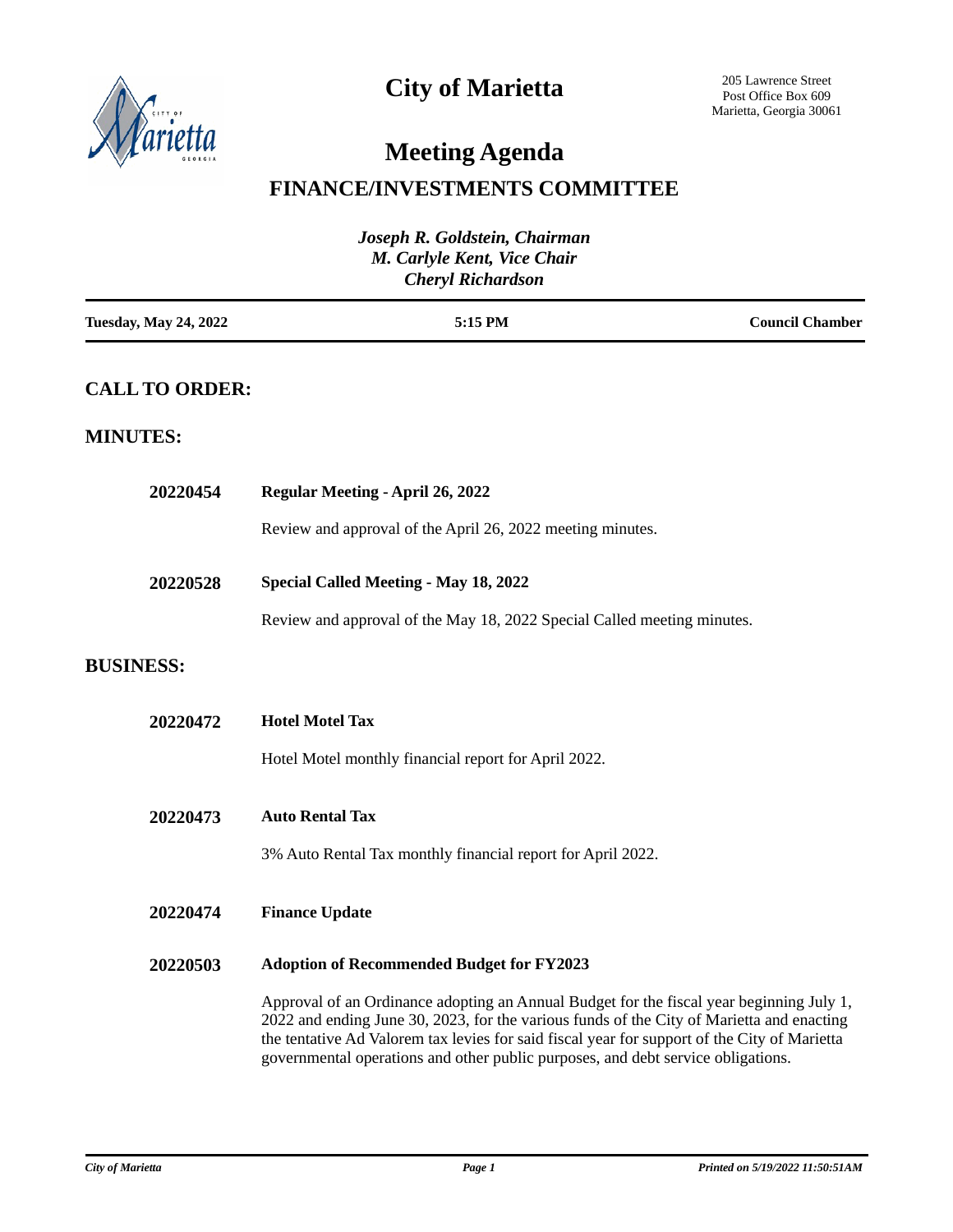### **20220533 Coronavirus State and Local Fiscal Recovery Funds (SLFRF)**

Presentation & discussion of Coronavirus State and Local Fiscal Recovery Funds eligible projects.

### **ADJOURNMENT:**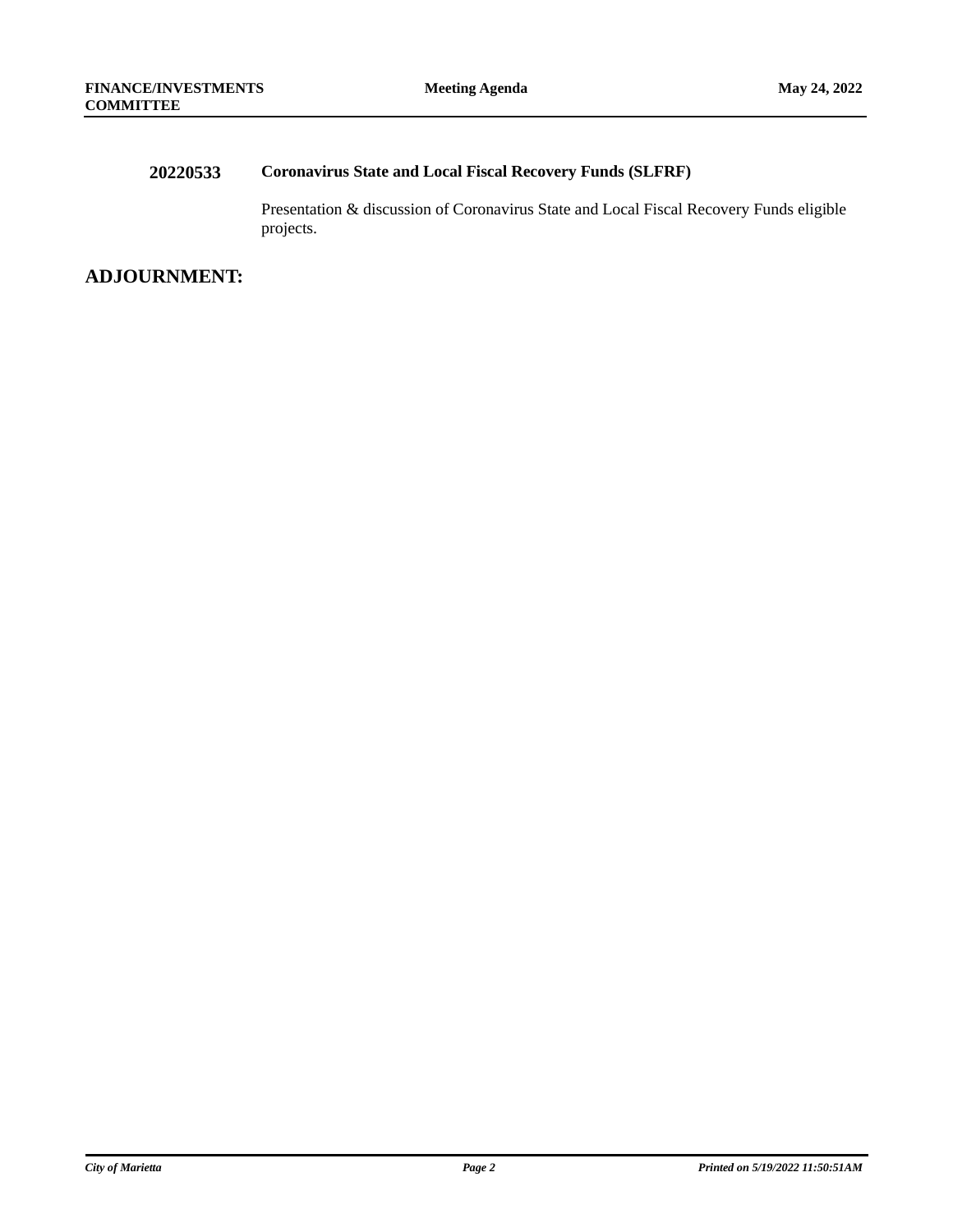

### **City of Marietta**

# **Meeting Summary FINANCE/INVESTMENTS COMMITTEE**

| Joseph R. Goldstein, Chairman<br>M. Carlyle Kent, Vice Chair<br><b>Cheryl Richardson</b> |                                                                                                                                                                                                                                                                                                                                                                              |                        |  |
|------------------------------------------------------------------------------------------|------------------------------------------------------------------------------------------------------------------------------------------------------------------------------------------------------------------------------------------------------------------------------------------------------------------------------------------------------------------------------|------------------------|--|
| <b>Tuesday, May 24, 2022</b>                                                             | 5:15 PM                                                                                                                                                                                                                                                                                                                                                                      | <b>Council Chamber</b> |  |
| 20220454                                                                                 | <b>Regular Meeting - April 26, 2022</b>                                                                                                                                                                                                                                                                                                                                      |                        |  |
|                                                                                          | Review and approval of the April 26, 2022 meeting minutes.                                                                                                                                                                                                                                                                                                                   |                        |  |
|                                                                                          | <b>Approved and Finalized</b>                                                                                                                                                                                                                                                                                                                                                |                        |  |
| 20220528                                                                                 | <b>Special Called Meeting - May 18, 2022</b>                                                                                                                                                                                                                                                                                                                                 |                        |  |
|                                                                                          | Review and approval of the May 18, 2022 Special Called meeting minutes.                                                                                                                                                                                                                                                                                                      |                        |  |
|                                                                                          | <b>Approved and Finalized</b>                                                                                                                                                                                                                                                                                                                                                |                        |  |
| 20220472                                                                                 | <b>Hotel Motel Tax</b>                                                                                                                                                                                                                                                                                                                                                       |                        |  |
|                                                                                          | Hotel Motel monthly financial report for April 2022.                                                                                                                                                                                                                                                                                                                         |                        |  |
|                                                                                          | <b>Received and Filed</b>                                                                                                                                                                                                                                                                                                                                                    |                        |  |
| 20220473                                                                                 | <b>Auto Rental Tax</b>                                                                                                                                                                                                                                                                                                                                                       |                        |  |
|                                                                                          | 3% Auto Rental Tax monthly financial report for April 2022.                                                                                                                                                                                                                                                                                                                  |                        |  |
|                                                                                          | <b>Received and Filed</b>                                                                                                                                                                                                                                                                                                                                                    |                        |  |
| 20220474                                                                                 | <b>Finance Update</b>                                                                                                                                                                                                                                                                                                                                                        |                        |  |
|                                                                                          | <b>Received and Filed</b>                                                                                                                                                                                                                                                                                                                                                    |                        |  |
| 20220503                                                                                 | <b>Adoption of Recommended Budget for FY2023</b>                                                                                                                                                                                                                                                                                                                             |                        |  |
|                                                                                          | Approval of an Ordinance adopting an Annual Budget for the fiscal year<br>beginning July 1, 2022 and ending June 30, 2023, for the various funds of the<br>City of Marietta and enacting the tentative Ad Valorem tax levies for said fiscal<br>year for support of the City of Marietta governmental operations and other public<br>purposes, and debt service obligations. |                        |  |

### **Referred to the Agenda Work Session**